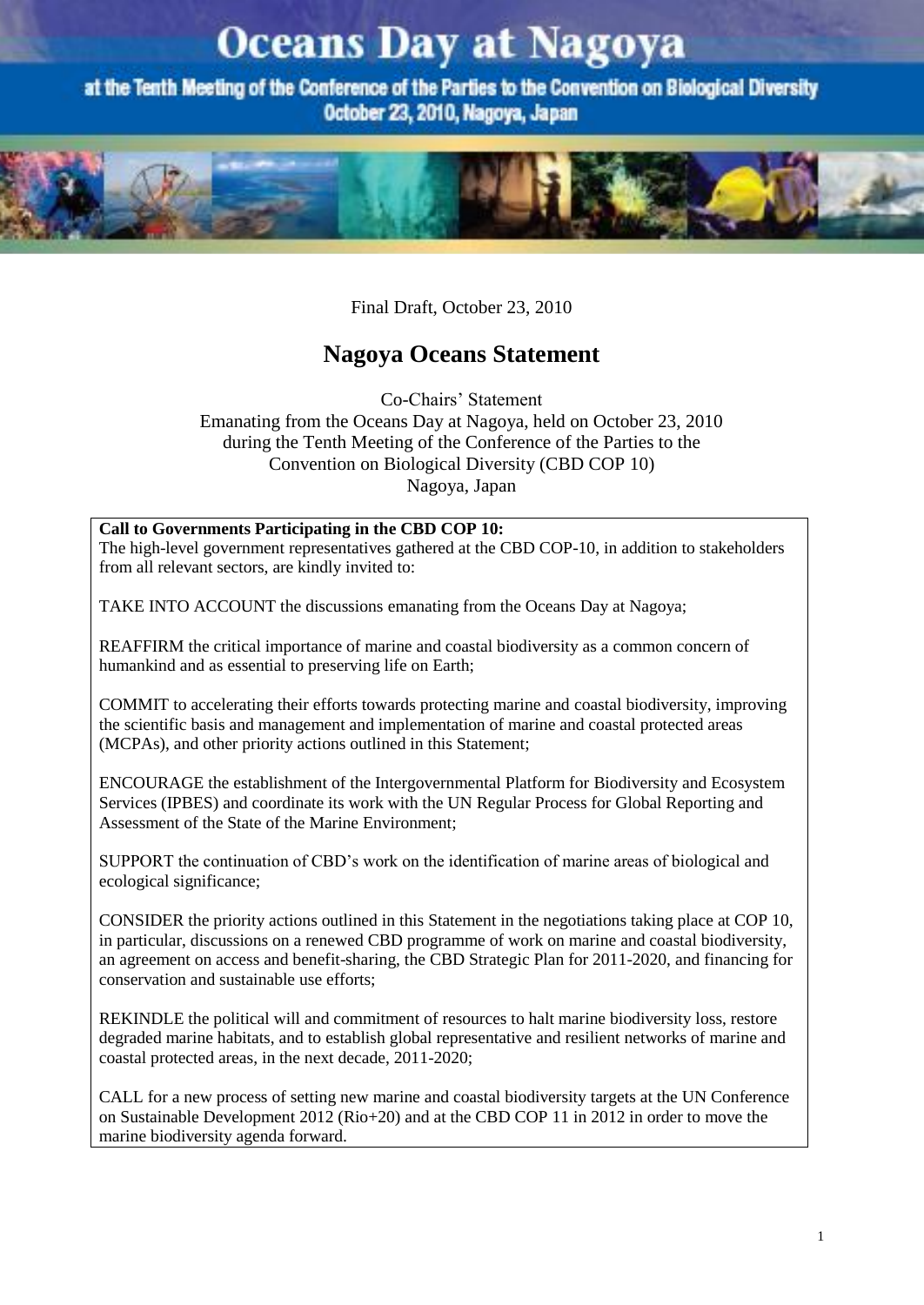# **Background**

The Oceans Day at Nagoya brought together participants from all sectors of the global oceans community--governments, international organizations, nongovernmental organizations, and scientific entities--to emphasize the importance of marine and coastal biodiversity as a common concern of humankind and essential for preserving life on Earth.

The Oceans Day at Nagoya built on the discussions on marine and coastal biodiversity held at the Global Oceans Conference 2010, at UNESCO, Paris, May 3-7, 2010, organized by the Global Forum on Oceans, Coasts, and Islands, the Government of France, the Intergovernmental Oceanographic Commission, UNESCO, and 67 other collaborating organizations, and involving 850 participants from 80 countries, including heads of state and other high-level participants. The Global Oceans Conference, highlighted the importance of protecting and preserving marine and coastal biodiversity and sensitive marine and coastal habitats, and emphasized the need to:

- Further advance and apply the knowledge of services and values provided by marine and coastal biodiversity to humankind and poverty reduction;
- Explore the synergies between scientific information and assessments, including socioeconomic dimensions and trade-offs, ensuring that the management and conservation of marine and coastal biodiversity is representative of a broad set of interests and perspectives;
- Provide opportunities for building capacity across sectors and nations, incorporating a range of knowledge systems into marine conservation and management;
- Advance the creation of representative networks of marine and coastal protected areas (MCPAs) in the context of the ecosystem approach;
- Further develop and implement methodologies to assess and address the cumulative impacts of human activities on the marine environment and ecosystems, including integrated coastal zone management and marine spatial planning tools;
- Reinforce the interactions between the scientific community and governments through mechanisms such as the establishment of an IPBES to promote exchange between scientists and policy-makers, similar to the Intergovernmental Panel on Climate Change (IPCC), with appropriate coordination with the Regular Process for Global Reporting and Assessment of the State of the Marine Environment under the United Nations

### **The Jakarta Mandate: Assessment of Status and Prospects for Marine and Coastal Biodiversity**

The Jakarta Mandate on Marine and Coastal Biodiversity, adopted at the Ministerial Segment at the second meeting of the Conference of the Parties to the Convention on Biological Diversity in 1995, has been instrumental in focusing significant attention on the need to protect and conserve marine and coastal biodiversity. However, many marine species and sensitive marine ecosystems still face significant threats to their long-term health and well-being, as outlined by the following:

- The Global MCPA network is not ecologically representative and offers inadequate protection to a number of sensitive ecosystems in coastal and ocean areas and for deep-sea habitats;
- Coral reefs, wetlands, mangroves, seagrass communities, and other valuable marine and coastal ecosystems are facing increasing pressures and are being degraded at a rapid rate;
- Globally, dead zones (oxygen-depleted zones) are increasing in coastal and marine areas due to the impacts of marine and land-based pollution;
- Climate change impacts, which are predicted to increase in the future, have significant implications for marine and coastal biodiversity and will serve to exacerbate the negative impacts of other harmful human activities;
- There is scientific evidence that the effectiveness of the physical and biological pumps in the oceans, which mitigate global warming by absorbing excess carbon emissions, is being compromised;
- Deep-sea and open ocean habitats, such as seamounts and undersea canyons, are facing increasing threats from bottom trawling and other destructive fishing practices, unsustainable fishing and IUU fishing, mineral exploitation, and other human activities.

Notwithstanding, some progress has been made in addressing drivers of biodiversity loss and establishing MCPAs, particularly in coastal areas. These positive trends and success stories indicate progress towards the achievement of the 2012 MCPA target and the 2010 biodiversity target in relation to certain species and ecosystems and can be looked to for best practices.